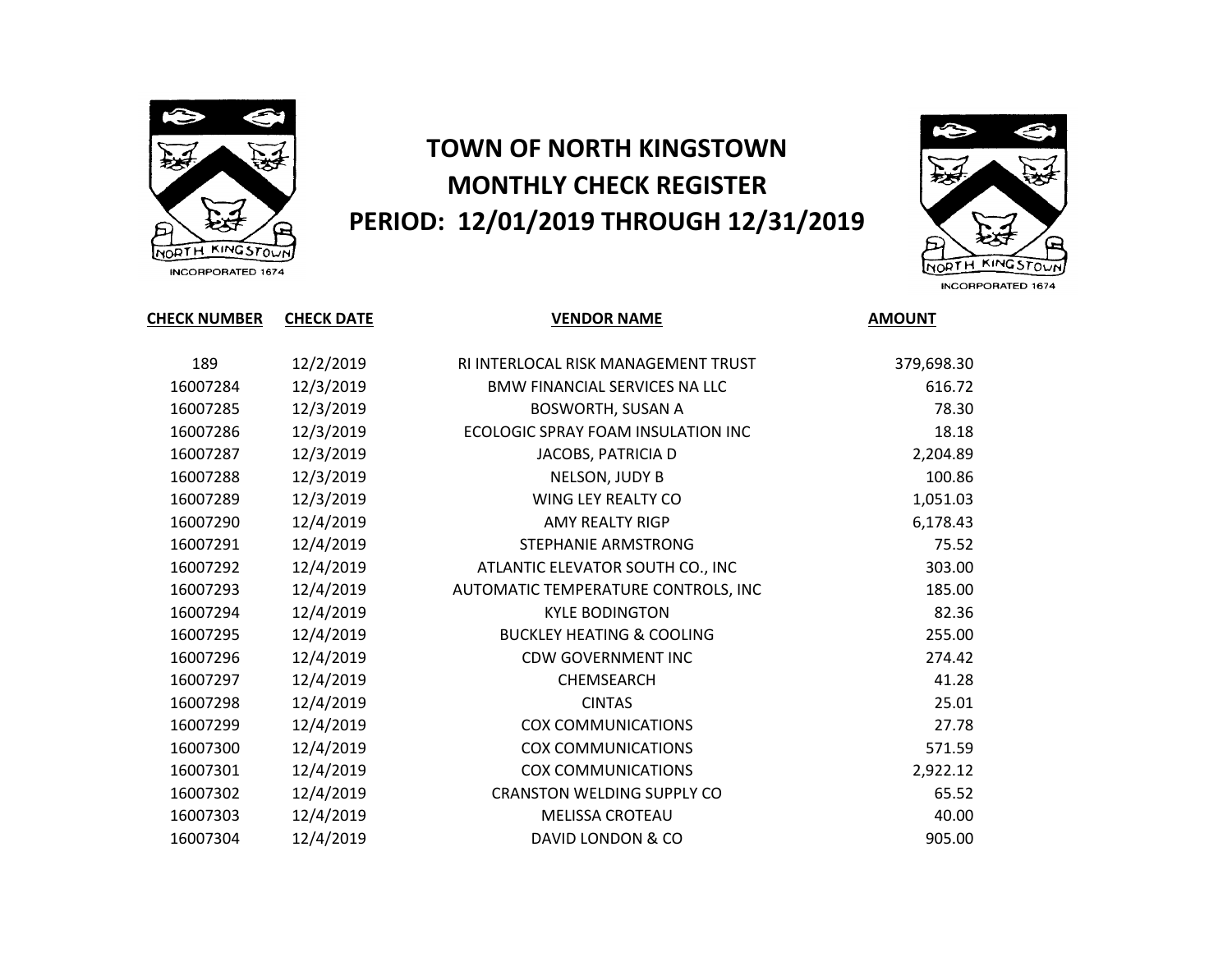| 16007305 | 12/4/2019 | <b>STATE OF RHODE ISLAND</b>                  | 370.50    |
|----------|-----------|-----------------------------------------------|-----------|
| 16007306 | 12/4/2019 | EASTCOM ASSOCIATES, INC                       | 2,793.00  |
| 16007307 | 12/4/2019 | <b>FLOWERS BY BERT &amp; PEG</b>              | 260.01    |
| 16007308 | 12/4/2019 | <b>PAUL FORSELL</b>                           | 658.64    |
| 16007309 | 12/4/2019 | HARBOR CONTROLS, INC                          | 2,338.85  |
| 16007310 | 12/4/2019 | HOMEWOOD ACRES RIGP                           | 4,262.20  |
| 16007311 | 12/4/2019 | THE LOCK SHOP, INC                            | 125.00    |
| 16007312 | 12/4/2019 | <b>LYNCH CORP</b>                             | 3,770.30  |
| 16007313 | 12/4/2019 | <b>JASON MAGUIRE</b>                          | 627.32    |
| 16007314 | 12/4/2019 | MT. PLEASANT ALARMS                           | 255.00    |
| 16007315 | 12/4/2019 | PAUL MUMFORD, JR.                             | 455.00    |
| 16007316 | 12/4/2019 | <b>NATIONAL GRID</b>                          | 14.32     |
| 16007317 | 12/4/2019 | <b>NATIONAL GRID</b>                          | 1,528.96  |
| 16007318 | 12/4/2019 | <b>NATIONAL GRID</b>                          | 1,903.89  |
| 16007319 | 12/4/2019 | <b>NATIONAL GRID</b>                          | 105.01    |
| 16007320 | 12/4/2019 | O'REILLY/FIRST CALL                           | 70.03     |
| 16007321 | 12/4/2019 | OCEAN STATE TIRE CO., INC                     | 1,583.96  |
| 16007322 | 12/4/2019 | PARE CORPORATION                              | 1,077.50  |
| 16007323 | 12/4/2019 | PASCALE SERVICE CORP                          | 557.85    |
| 16007324 | 12/4/2019 | PAT'S POWER EQUIPMENT                         | 105.58    |
| 16007325 | 12/4/2019 | PETERSON OIL SERVICE, INC                     | 10,984.10 |
| 16007326 | 12/4/2019 | POLLARD WATER                                 | 2,983.33  |
| 16007327 | 12/4/2019 | PRIME SYSTEMS INC                             | 2,398.50  |
| 16007328 | 12/4/2019 | PRINT WORLD                                   | 63.36     |
| 16007329 | 12/4/2019 | RI INTERLOCAL RISK MANAGEMENT TRUST           | 342.46    |
| 16007330 | 12/4/2019 | RHODE ISLAND DEPARTMENT OF LABOR AND TRAINING | 60.00     |
| 16007331 | 12/4/2019 | <b>RITCA</b>                                  | 30.00     |
| 16007332 | 12/4/2019 | <b>SALK'S HARDWARE &amp; MARINE INC</b>       | 6.80      |
| 16007333 | 12/4/2019 | SQUADLOCKER                                   | 680.00    |
| 16007334 | 12/4/2019 | STAPLES BUSINESS ADVANTAGE                    | 443.96    |
| 16007335 | 12/4/2019 | T MIOZZI INC                                  | 8,627.45  |
| 16007336 | 12/4/2019 | MICHAEL L. TAYLOR                             | 51.04     |
| 16007337 | 12/4/2019 | <b>VERIZON</b>                                | 58.84     |
| 16007338 | 12/4/2019 | <b>VERIZON WIRELESS MESSAGING SERVICES</b>    | 999.28    |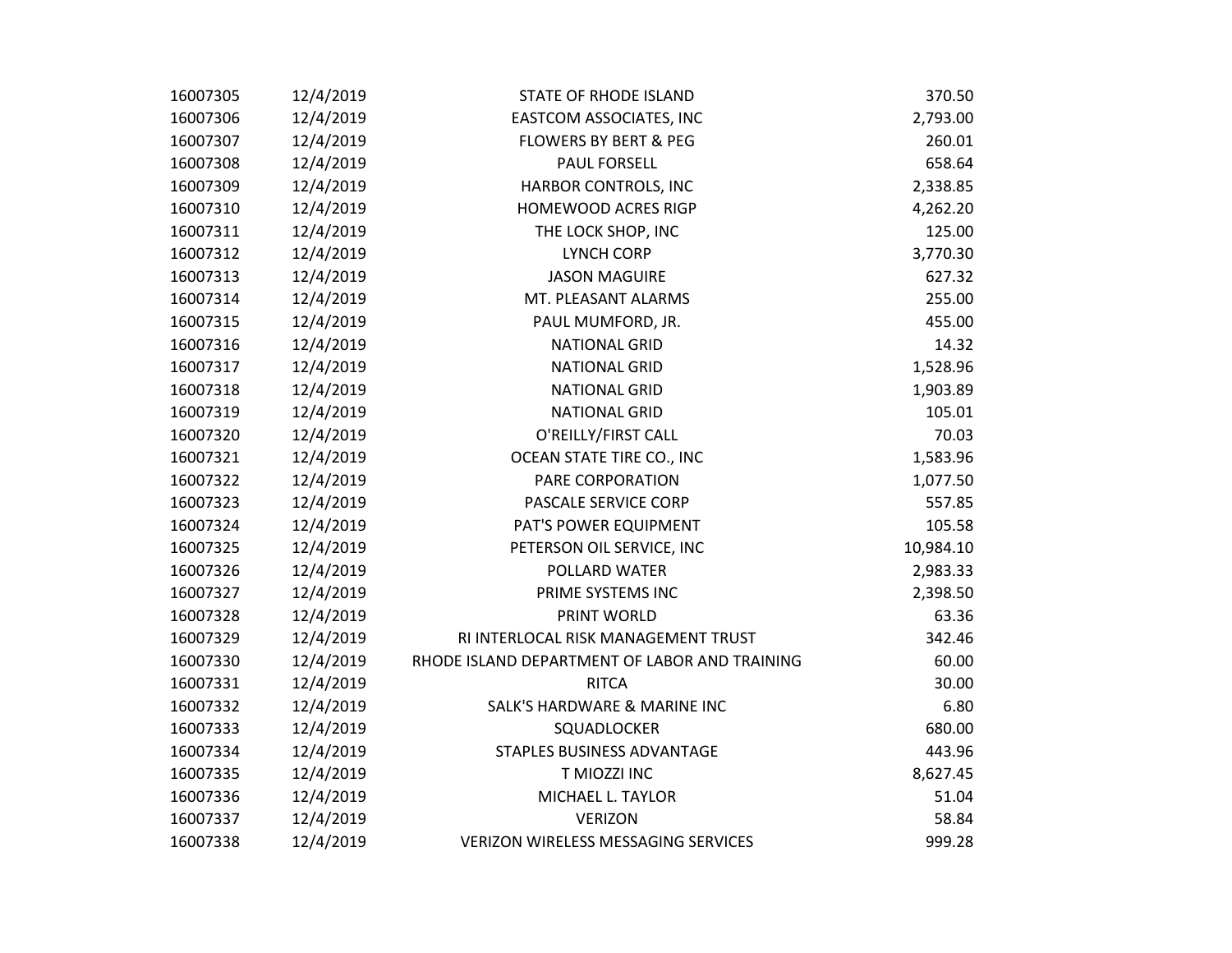| 16007339 | 12/4/2019  | W. B. MASON CO., INC                       | 1,759.78  |
|----------|------------|--------------------------------------------|-----------|
| 16007340 | 12/4/2019  | WARWICK WINWATER WORKS CO. INC             | 880.96    |
| 16007341 | 12/4/2019  | WASTE MANAGEMENT OF RHODE ISLAND           | 3,981.38  |
| 190      | 12/9/2019  | <b>CARDMEMBER SERVICE</b>                  | 6,600.59  |
| 16007342 | 12/11/2019 | <b>STATE OF RHODE ISLAND</b>               | 3,086.00  |
| 16007343 | 12/11/2019 | AFFORDABLE OVERHEAD DOOR                   | 600.00    |
| 16007344 | 12/11/2019 | AIR GAS USA, LLC                           | 529.91    |
| 16007345 | 12/11/2019 | ALL OUTDOORS POWER EQUIP CO                | 120.84    |
| 16007346 | 12/11/2019 | <b>STATE OF RHODE ISLAND</b>               | 1,368.00  |
| 16007347 | 12/11/2019 | ATG GROUP, INC                             | 326.24    |
| 16007348 | 12/11/2019 | ATLANTIC ELEVATOR SOUTH CO., INC           | 665.50    |
| 16007349 | 12/11/2019 | <b>STATE OF RHODE ISLAND</b>               | 1,200.00  |
| 16007350 | 12/11/2019 | BAKER & TAYLOR BOOKS #510486               | 2,050.84  |
| 16007351 | 12/11/2019 | <b>BAL LABORATORY</b>                      | 3,149.25  |
| 16007352 | 12/11/2019 | <b>BELLEVILLE TOWING &amp; RECOVERY</b>    | 700.00    |
| 16007353 | 12/11/2019 | <b>BOUND TREE MEDICAL, LLC</b>             | 948.24    |
| 16007354 | 12/11/2019 | <b>BOBBY BOURASSA</b>                      | 100.00    |
| 16007355 | 12/11/2019 | <b>STEVE BURKE PRODUCTIONS</b>             | 125.00    |
| 16007356 | 12/11/2019 | <b>DONNA CARTER</b>                        | 30.00     |
| 16007357 | 12/11/2019 | <b>CONNECTICUT POLICE SUPPLY</b>           | 205.00    |
| 16007358 | 12/11/2019 | <b>CONNECTICUT BUSINESS SYSTEMS</b>        | 30.00     |
| 16007359 | 12/11/2019 | <b>COX COMMUNICATIONS</b>                  | 22.88     |
| 16007360 | 12/11/2019 | <b>COX COMMUNICATIONS</b>                  | 638.24    |
| 16007361 | 12/11/2019 | <b>CRANSTON WELDING SUPPLY CO</b>          | 9.60      |
| 16007362 | 12/11/2019 | <b>CYN ENVIRONMENTAL</b>                   | 75.00     |
| 16007363 | 12/11/2019 | <b>DAVE'S MARKETPLACE</b>                  | 109.87    |
| 16007364 | 12/11/2019 | <b>DIAL OIL SERVICE</b>                    | 235.00    |
| 16007365 | 12/11/2019 | DIVERSIFIED MOBILE SERVICES                | 226.42    |
| 16007366 | 12/11/2019 | <b>DIVISION OF TAXATION</b>                | 1,371.96  |
| 16007367 | 12/11/2019 | <b>STATE OF RHODE ISLAND</b>               | 6.50      |
| 16007368 | 12/11/2019 | ENVIRONMENTAL CONSULTING & MANAGEMENT, INC | 600.00    |
| 16007369 | 12/11/2019 | <b>FEDEX</b>                               | 42.36     |
| 16007370 | 12/11/2019 | FLOOD FORD OF EAST GREENWICH               | 140.18    |
| 16007371 | 12/11/2019 | <b>GALE</b>                                | 10,642.60 |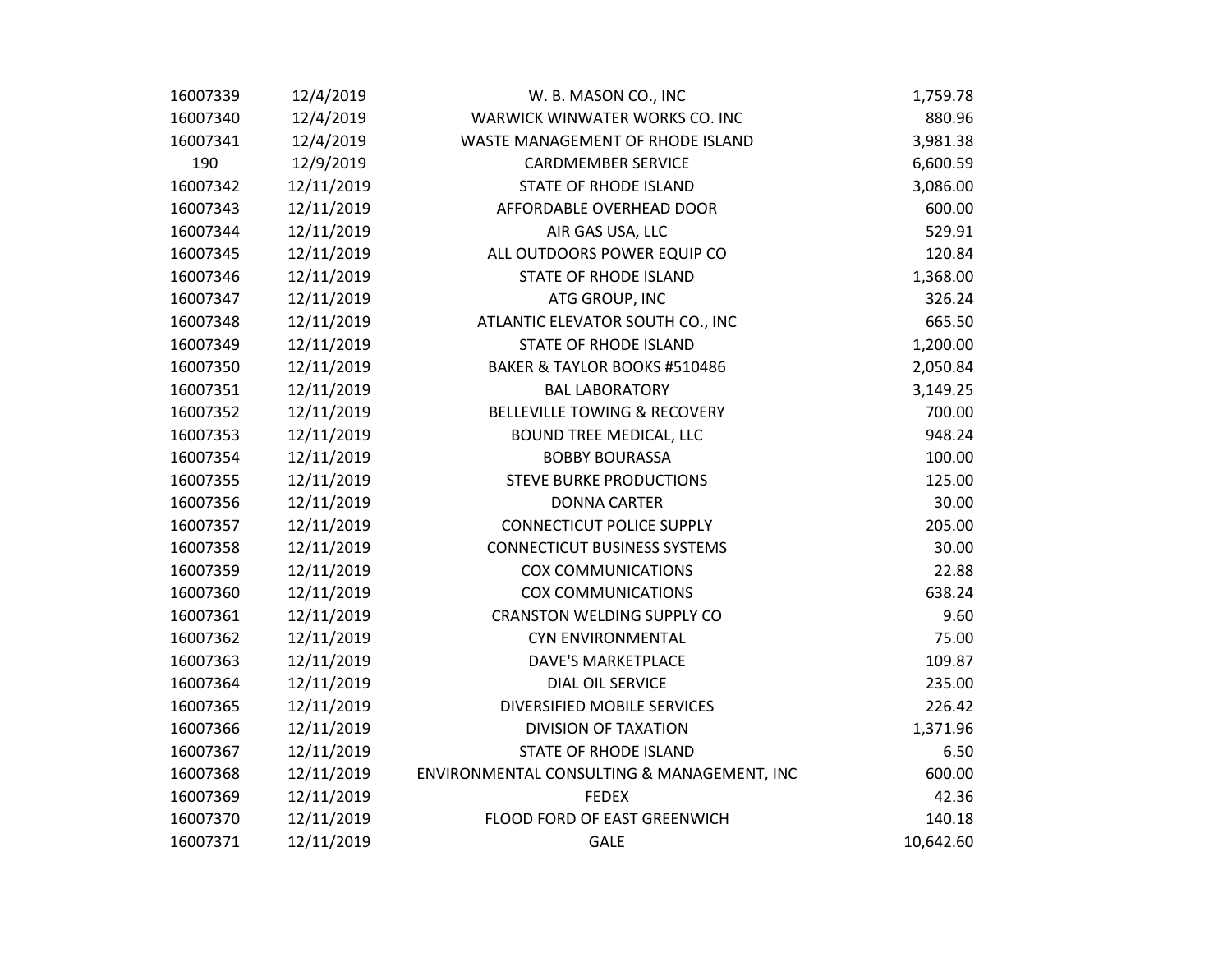| 16007372 | 12/11/2019 | <b>GCSAA</b>                           | 500.00    |
|----------|------------|----------------------------------------|-----------|
| 16007373 | 12/11/2019 | <b>GENERAL TREASURER STATE RI</b>      | 72.22     |
| 16007374 | 12/11/2019 | <b>SALLY GRUBER</b>                    | 630.00    |
| 16007375 | 12/11/2019 | RI DEPT OF HEALTH                      | 1,567.00  |
| 16007376 | 12/11/2019 | HELENA CHEMICAL COMPANY                | 4,197.50  |
| 16007377 | 12/11/2019 | <b>HOME DEPOT</b>                      | 325.00    |
| 16007379 | 12/11/2019 | THE INDEPENDENT                        | 15.00     |
| 16007379 | 12/11/2019 | THE INDEPENDENT                        | 100.13    |
| 16007380 | 12/11/2019 | <b>INGRAM BOOK GROUP</b>               | 448.41    |
| 16007381 | 12/11/2019 | INTERSTATE DIESEL EQUIP SERVICE, INC   | 911.50    |
| 16007382 | 12/11/2019 | JAMES THOMPSON NATIVE LUMBER INC.      | 236.00    |
| 16007383 | 12/11/2019 | JITTERS CAFÉ                           | 250.00    |
| 16007384 | 12/11/2019 | <b>BRIAN KANACZET</b>                  | 432.68    |
| 16007385 | 12/11/2019 | <b>KANOPY</b>                          | 173.00    |
| 16007386 | 12/11/2019 | KRYSTAL KLEER, LLC                     | 94.50     |
| 16007387 | 12/11/2019 | <b>HALEY LATTINVILLE</b>               | 329.54    |
| 16007388 | 12/11/2019 | REBECCA LENTZ                          | 60.00     |
| 16007389 | 12/11/2019 | <b>LIBRARY OF AMERICA</b>              | 30.90     |
| 16007390 | 12/11/2019 | <b>CHRISTOPHER J MASSE</b>             | 91.46     |
| 16007391 | 12/11/2019 | <b>DAN MCDERMOTT</b>                   | 325.96    |
| 16007392 | 12/11/2019 | MIDWEST TAPE                           | 523.71    |
| 16007393 | 12/11/2019 | MT. PLEASANT ALARMS                    | 225.00    |
| 16007394 | 12/11/2019 | <b>MUNICIPAL GRAPHICS</b>              | 825.00    |
| 16007395 | 12/11/2019 | <b>NATIONAL GRID</b>                   | 17.97     |
| 16007396 | 12/11/2019 | <b>NATIONAL GRID</b>                   | 17.97     |
| 16007397 | 12/11/2019 | <b>NATIONAL GRID</b>                   | 24.17     |
| 16007398 | 12/11/2019 | <b>NATIONAL GRID</b>                   | 885.09    |
| 16007399 | 12/11/2019 | <b>NATIONAL GRID</b>                   | 27,489.88 |
| 16007400 | 12/11/2019 | <b>NATIONAL GRID</b>                   | 1,586.16  |
| 16007401 | 12/11/2019 | NATIONAL SECURITY & FIRE ALARM SYSTEMS | 125.00    |
| 16007402 | 12/11/2019 | NEW ENGLAND FIRE EQUIPMENT             | 239.50    |
| 16007403 | 12/11/2019 | NINIGRET MARINE, INC                   | 2,772.30  |
| 16007404 | 12/11/2019 | NK COLOR HOUSE                         | 127.47    |
| 16007405 | 12/11/2019 | NORTH KINGSTOWN LAUNDRY                | 27.50     |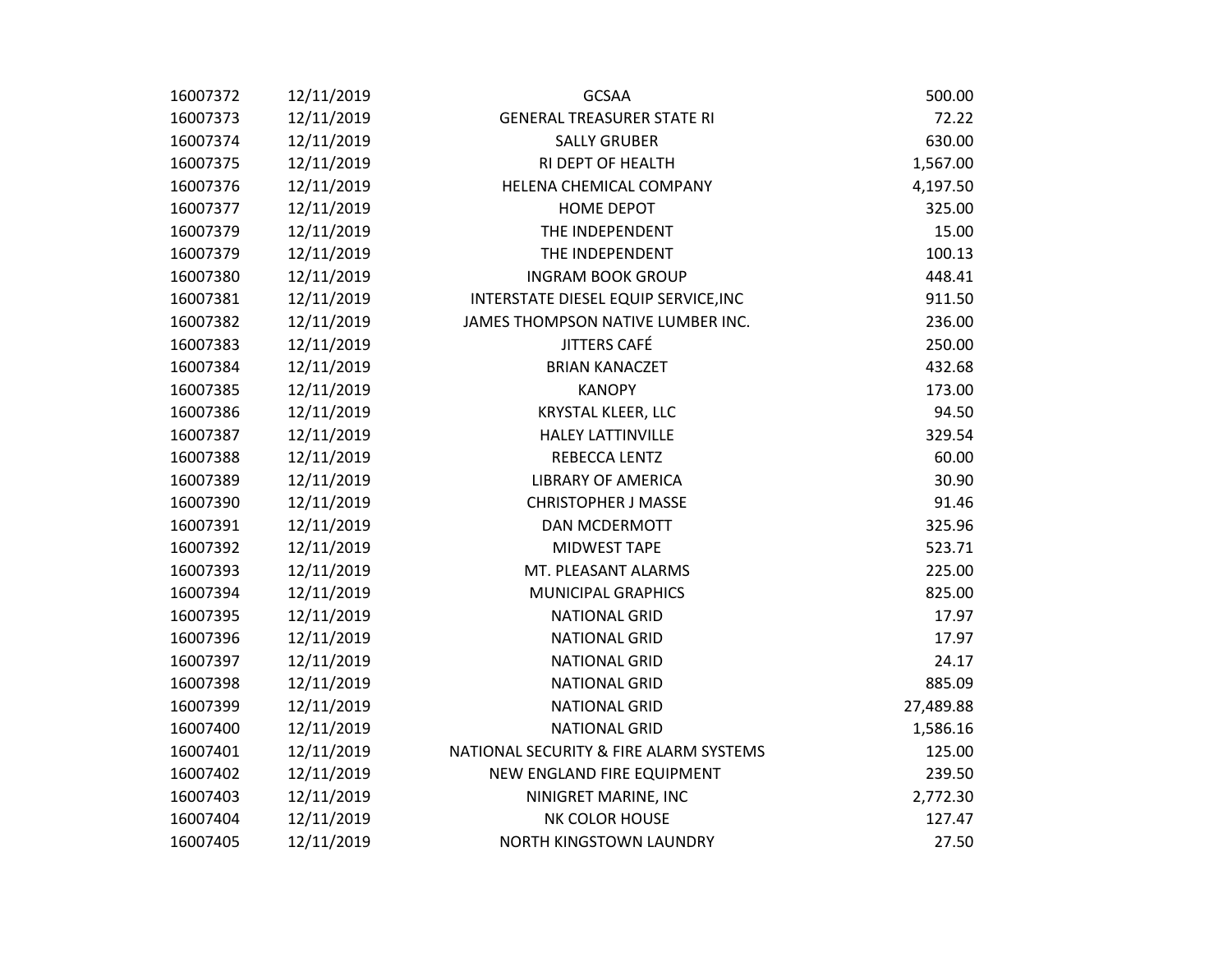| 16007406 | 12/11/2019 | <b>OCEAN STATE LIBRARIES</b>               | 1,877.72 |
|----------|------------|--------------------------------------------|----------|
| 16007407 | 12/11/2019 | PALMER SPRING CO                           | 524.96   |
| 16007408 | 12/11/2019 | PETE'S TIRE BARN INC                       | 3,051.46 |
| 16007409 | 12/11/2019 | PETERSON OIL SERVICE, INC.                 | 4,167.32 |
| 16007410 | 12/11/2019 | POLLARD WATER                              | 2,976.78 |
| 16007411 | 12/11/2019 | <b>POSTMASTER</b>                          | 165.00   |
| 16007412 | 12/11/2019 | <b>QUONSET DEVELOPMENT CORP</b>            | 200.00   |
| 16007413 | 12/11/2019 | <b>JOHN RAINONE</b>                        | 972.92   |
| 16007414 | 12/11/2019 | RAPS AUTO PARTS SUPPLY, INC                | 215.99   |
| 16007415 | 12/11/2019 | RI INFRASTRUCTURE BANK                     | 45.73    |
| 16007416 | 12/11/2019 | <b>RJP PACKAGING</b>                       | 374.66   |
| 16007417 | 12/11/2019 | SAFETY-KLEEN CORP                          | 131.86   |
| 16007418 | 12/11/2019 | <b>SALK'S HARDWARE &amp; MARINE INC</b>    | 614.31   |
| 16007419 | 12/11/2019 | <b>SCM PRODUCTS INC</b>                    | 9,921.00 |
| 16007420 | 12/11/2019 | SHIPMAN'S FIRE EQUIPMENT CO INC            | 274.28   |
| 16007421 | 12/11/2019 | <b>SIR SPEEDY PRINTING</b>                 | 763.00   |
| 16007422 | 12/11/2019 | SQUADLOCKER                                | 4,020.00 |
| 16007423 | 12/11/2019 | <b>STANLEY ACCESS TECH</b>                 | 8,558.00 |
| 16007424 | 12/11/2019 | <b>SUBURBAN PROPANE</b>                    | 691.60   |
| 16007425 | 12/11/2019 | <b>SUBURBAN PROPANE</b>                    | 660.16   |
| 16007426 | 12/11/2019 | <b>SUBURBAN PROPANE</b>                    | 2,809.07 |
| 16007427 | 12/11/2019 | <b>TAYLOR MADE</b>                         | 481.30   |
| 16007428 | 12/11/2019 | TRI-POWER SALES & SERVICE, INC             | 40.60    |
| 16007429 | 12/11/2019 | <b>USA BLUE BOOK</b>                       | 289.59   |
| 16007430 | 12/11/2019 | <b>VERIZON</b>                             | 86.62    |
| 16007431 | 12/11/2019 | <b>VERIZON WIRELESS MESSAGING SERVICES</b> | 568.03   |
| 16007432 | 12/11/2019 | W. B. MASON CO., INC                       | 544.52   |
| 16007433 | 12/11/2019 | THE WALL STREET JOURNAL                    | 971.78   |
| 16007434 | 12/11/2019 | <b>WALMART</b>                             | 1,000.00 |
| 16007435 | 12/11/2019 | WARWICK WINWATER WORKS CO. INC             | 339.45   |
| 16007436 | 12/11/2019 | <b>WESTBAY COMMUNITY ACTION</b>            | 51.00    |
| 16007437 | 12/11/2019 | <b>WICKFORD LUMBER</b>                     | 303.67   |
| 16007438 | 12/11/2019 | RAYNA WILCOX                               | 73.50    |
| 16007439 | 12/11/2019 | YANKEE AUTO ELECTRIC                       | 3,276.71 |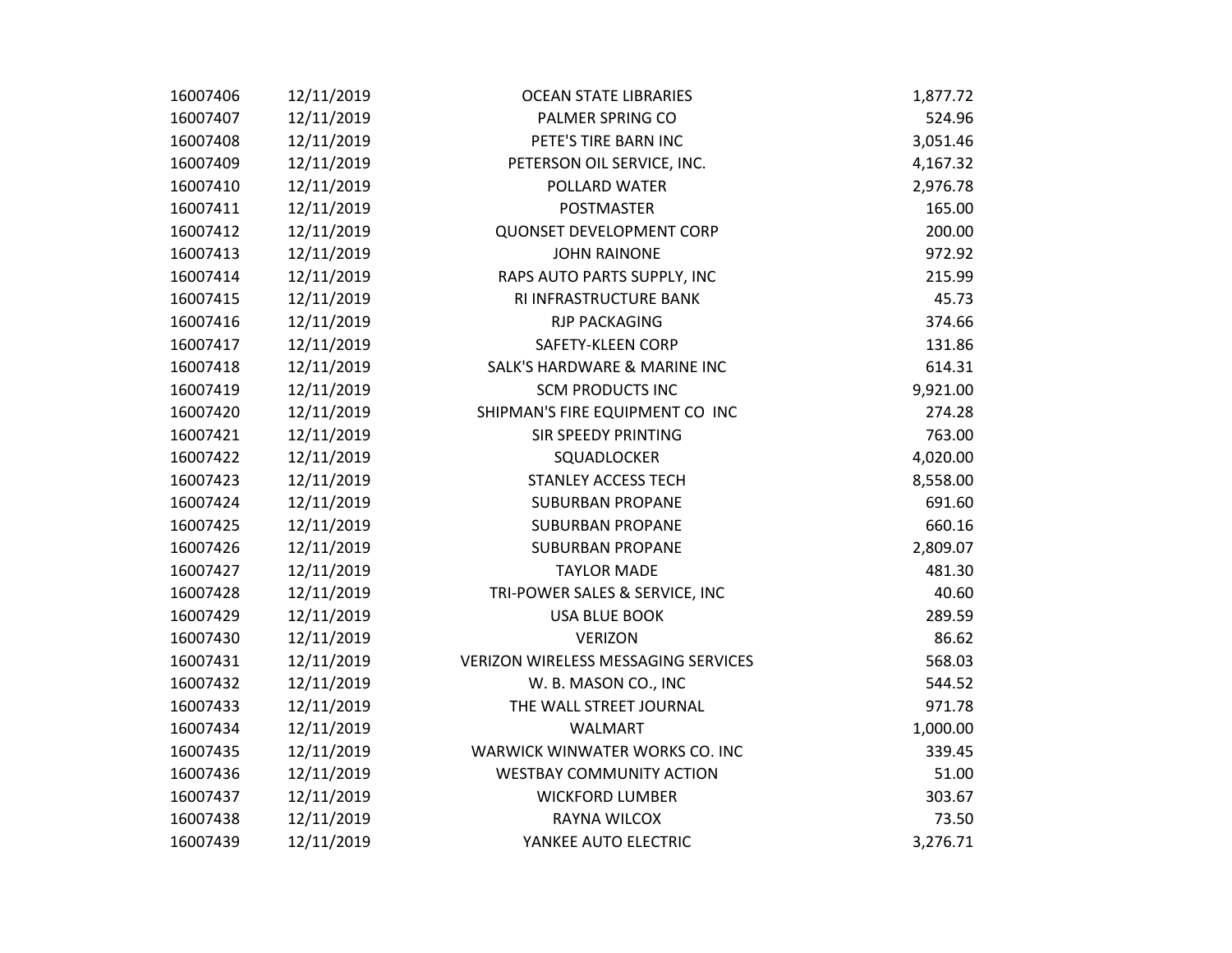| 191      | 12/13/2019 | <b>US BANK</b>                      | 600.00    |
|----------|------------|-------------------------------------|-----------|
| 192      | 12/13/2019 | RI INTERLOCAL RISK MANAGEMENT TRUST | 15,724.09 |
| 16007440 | 12/18/2019 | ADLER POLLOCK & SHEEHAN INC         | 907.50    |
| 16007441 | 12/18/2019 | AMERICAN SAFETY PROGRAMS            | 500.00    |
| 16007442 | 12/18/2019 | <b>AMERIGAS - PEACE DALE</b>        | 216.29    |
| 16007443 | 12/18/2019 | ATC LINCOLN ASSOCIATES              | 2,832.71  |
| 16007444 | 12/18/2019 | PAUL BAILEY'S CHRYSLER, INC         | 41.90     |
| 16007445 | 12/18/2019 | <b>CRYSTAL SPRINGS</b>              | 50.26     |
| 16007446 | 12/18/2019 | <b>CALLAGHAN &amp; CALLAGHAN</b>    | 11,875.00 |
| 16007447 | 12/18/2019 | CAM HVAC & CONSTRUCTION, INC        | 300.00    |
| 16007448 | 12/18/2019 | <b>CDW GOVERNMENT INC</b>           | 4,675.45  |
| 16007449 | 12/18/2019 | <b>CONWAY TOURS</b>                 | 200.00    |
| 16007450 | 12/18/2019 | <b>COX COMMUNICATIONS</b>           | 60.45     |
| 16007451 | 12/18/2019 | DAVID LONDON & CO                   | 1,130.00  |
| 16007452 | 12/18/2019 | THE DAWSON GROUP                    | 5,191.05  |
| 16007453 | 12/18/2019 | MITCHELL DEGIULIO                   | 400.00    |
| 16007454 | 12/18/2019 | DESISTO LAW, LLC                    | 943.00    |
| 16007455 | 12/18/2019 | DIRECT ENERGY SERVICES, LLC         | 18,705.85 |
| 16007456 | 12/18/2019 | <b>TODD DUCHALA</b>                 | 789.11    |
| 16007457 | 12/18/2019 | <b>EXPRESS PRESS</b>                | 2,553.02  |
| 16007458 | 12/18/2019 | FLOOD FORD OF EAST GREENWICH        | 69.09     |
| 16007459 | 12/18/2019 | <b>PAUL FORSELL</b>                 | 426.18    |
| 16007460 | 12/18/2019 | <b>GCA SERVICES GROUP</b>           | 526.77    |
| 16007461 | 12/18/2019 | <b>GRAINGER</b>                     | 398.00    |
| 16007462 | 12/18/2019 | HARBOR CONTROLS, INC                | 3,239.33  |
| 16007463 | 12/18/2019 | <b>HOME DEPOT</b>                   | 9.97      |
| 16007464 | 12/18/2019 | HOME DEPOT                          | 33.29     |
| 16007465 | 12/18/2019 | <b>HOME DEPOT</b>                   | 49.53     |
| 16007466 | 12/18/2019 | <b>HOME DEPOT</b>                   | 118.75    |
| 16007467 | 12/18/2019 | <b>HOME DEPOT</b>                   | 163.95    |
| 16007468 | 12/18/2019 | <b>HOME DEPOT</b>                   | 165.95    |
| 16007469 | 12/18/2019 | <b>JOHNNY HOPKINS</b>               | 300.00    |
| 16007470 | 12/18/2019 | HYLAND EQUIPMENT COMPANY, LLC       | 163.00    |
| 16007471 | 12/18/2019 | <b>INSOURCE SOLUTIONS GROUP</b>     | 2,647.45  |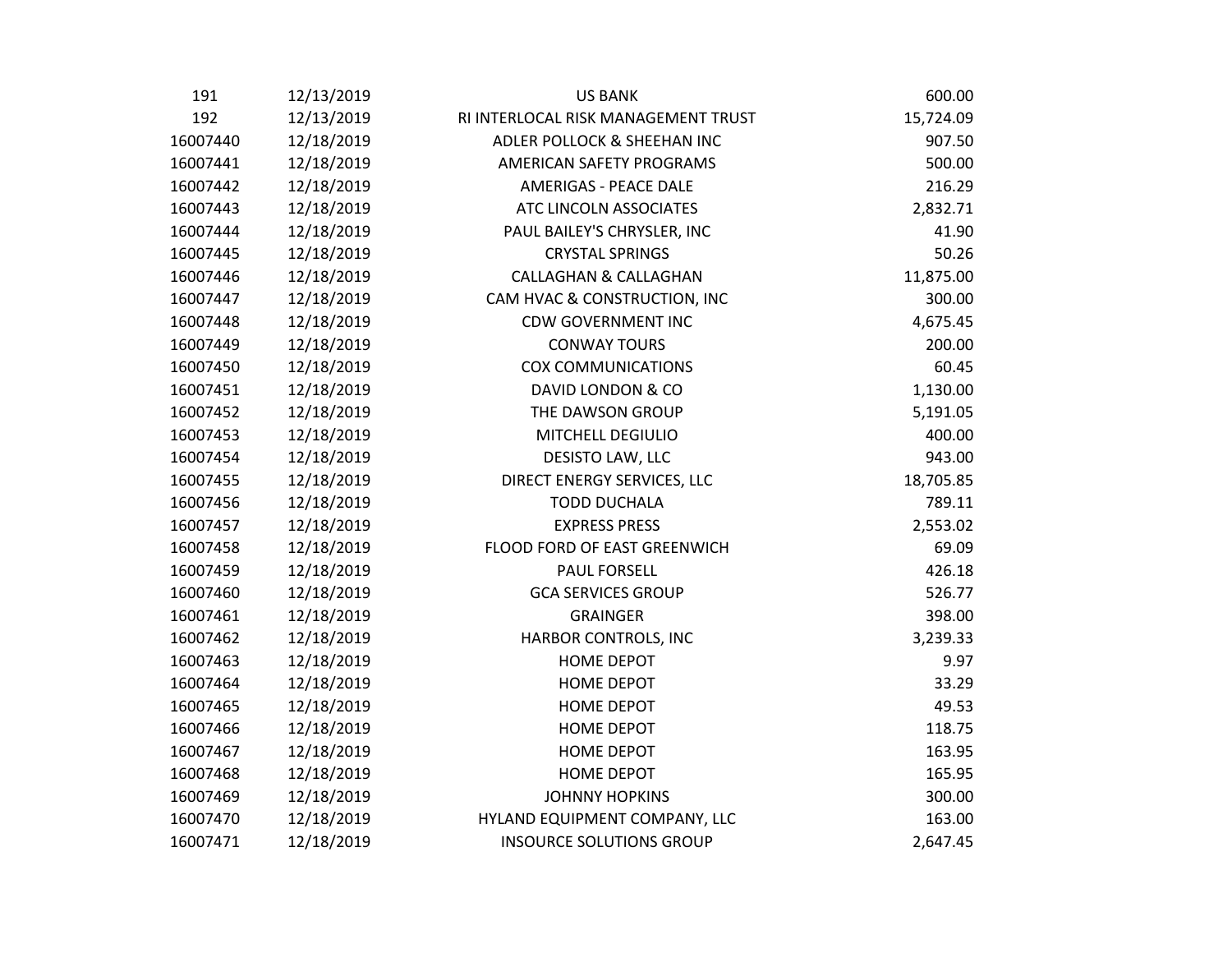| 16007472 | 12/18/2019 | <b>JESSE JARVIS</b>             | 649.45    |
|----------|------------|---------------------------------|-----------|
| 16007473 | 12/18/2019 | <b>BRIAN KANACZET</b>           | 1,000.00  |
| 16007474 | 12/18/2019 | KOFILE TECHNOLOGIES, INC        | 6,450.00  |
| 16007475 | 12/18/2019 | <b>LARGESS FORESTRY</b>         | 1,500.00  |
| 16007476 | 12/18/2019 | LAWSON PRODUCTS, INC            | 424.55    |
| 16007477 | 12/18/2019 | LOWE'S                          | 120.93    |
| 16007478 | 12/18/2019 | <b>JASON MAGUIRE</b>            | 396.20    |
| 16007479 | 12/18/2019 | MARTINS MAINTENANCE INC         | 2,727.40  |
| 16007480 | 12/18/2019 | MCCAILIN, LLC                   | 4,020.00  |
| 16007481 | 12/18/2019 | <b>MOTOROLA SOLUTIONS</b>       | 19,443.74 |
| 16007482 | 12/18/2019 | JOEL P. MULLIGAN                | 1,000.00  |
| 16007483 | 12/18/2019 | PAUL R. MUMFORD & SON, INC      | 900.00    |
| 16007484 | 12/18/2019 | <b>ANGELA MURRAY</b>            | 335.24    |
| 16007485 | 12/18/2019 | <b>NATIONAL GRID</b>            | 2,567.39  |
| 16007486 | 12/18/2019 | NORTHEAST ELECTRIC              | 4,630.28  |
| 16007487 | 12/18/2019 | NORTHERN SAFETY CO., INC        | 1,080.31  |
| 16007488 | 12/18/2019 | O'REILLY/FIRST CALL             | 202.96    |
| 16007489 | 12/18/2019 | OCEAN STATE OIL, INC            | 516.28    |
| 16007490 | 12/18/2019 | PASCALE SERVICE CORP            | 1,059.63  |
| 16007491 | 12/18/2019 | PAT'S POWER EQUIPMENT           | 284.44    |
| 16007492 | 12/18/2019 | PETERSON OIL SERVICE, INC       | 8,805.17  |
| 16007493 | 12/18/2019 | PRECISION BUSINESS FORMS, LTD   | 85.00     |
| 16007494 | 12/18/2019 | <b>QUONSET DEVELOPMENT CORP</b> | 13,729.12 |
| 16007495 | 12/18/2019 | RAPS AUTO PARTS SUPPLY, INC     | 1,604.79  |
| 16007496 | 12/18/2019 | RAPS AUTO PARTS SUPPLY, INC     | 1,196.39  |
| 16007497 | 12/18/2019 | R.I. RESOURCE RECOVERY CORP     | 24,769.99 |
| 16007498 | 12/18/2019 | <b>THOMAS ROBINSON</b>          | 1,000.00  |
| 16007499 | 12/18/2019 | <b>JOEL ROCHA</b>               | 446.60    |
| 16007500 | 12/18/2019 | SALK'S HARDWARE & MARINE INC    | 59.93     |
| 16007501 | 12/18/2019 | MELISSA A. SMITH                | 528.63    |
| 16007502 | 12/18/2019 | JEFFREY ST ONGE                 | 1,000.00  |
| 16007503 | 12/18/2019 | <b>SUBURBAN PROPANE</b>         | 426.54    |
| 16007504 | 12/18/2019 | <b>SUBURBAN PROPANE</b>         | 3,177.41  |
| 16007505 | 12/18/2019 | <b>KYLE SULLIVAN</b>            | 171.19    |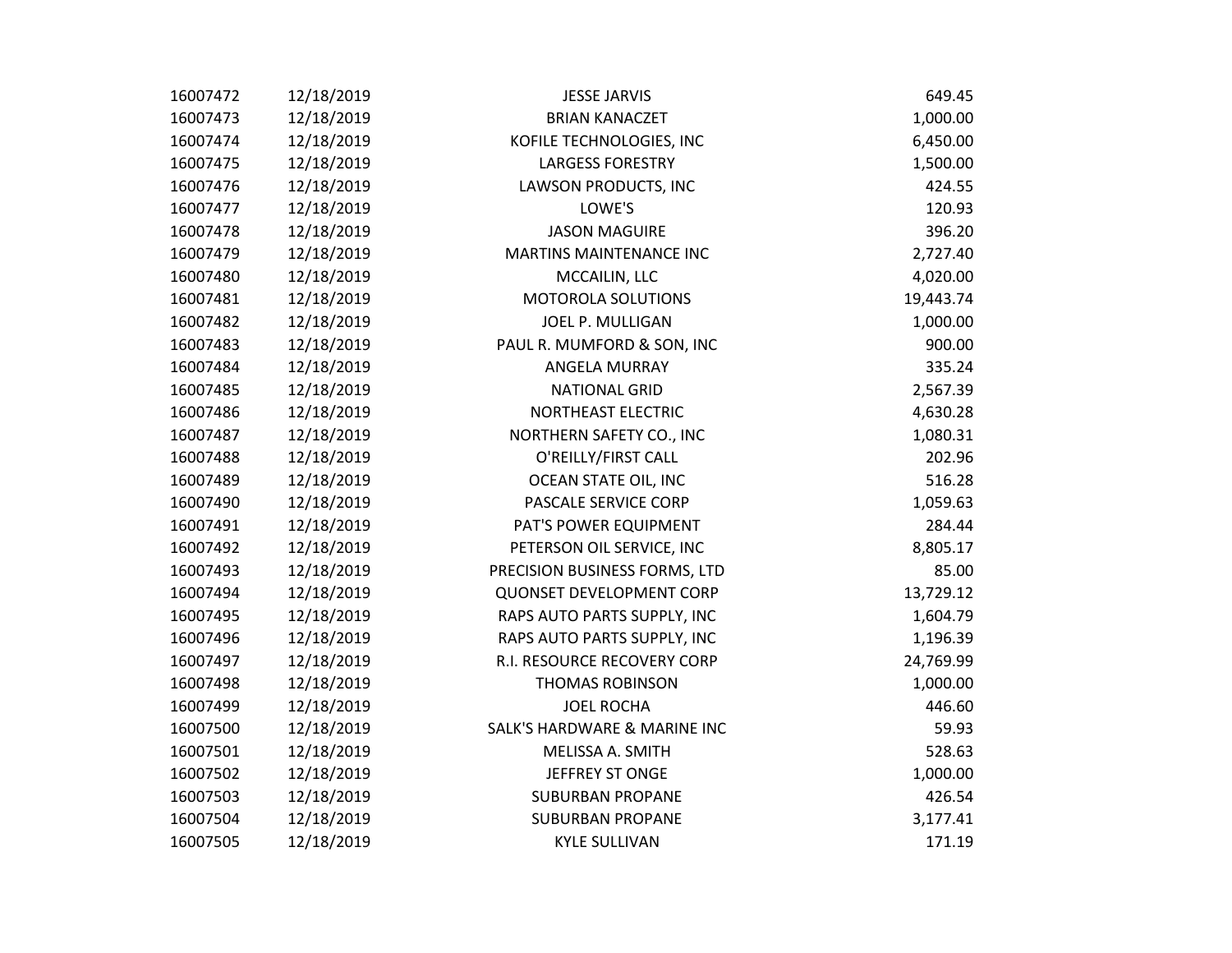| 16007506 | 12/18/2019 | SUPERSTRUCTURE BUILDING COMPANY, LLC | 15,675.00 |
|----------|------------|--------------------------------------|-----------|
| 16007507 | 12/18/2019 | TOWN OF NORTH KINGSTOWN              | 14.26     |
| 16007508 | 12/18/2019 | TRACTOR SUPPLY CREDIT PLAN           | 45.14     |
| 16007509 | 12/18/2019 | TRANSUNION RISK AND ALTERNATIVE      | 41.50     |
| 16007510 | 12/18/2019 | TRI-POWER SALES & SERVICE, INC.      | 60.00     |
| 16007511 | 12/18/2019 | UNIVAR USA INC                       | 4,528.06  |
| 16007512 | 12/18/2019 | <b>JOHN URBAN</b>                    | 1,000.00  |
| 16007513 | 12/18/2019 | <b>USA BLUE BOOK</b>                 | 2,338.27  |
| 16007514 | 12/18/2019 | <b>VERIZON</b>                       | 63.76     |
| 16007515 | 12/18/2019 | W. B. MASON CO., INC                 | 1,008.88  |
| 16007516 | 12/18/2019 | W. B. MASON CO., INC                 | 490.22    |
| 16007517 | 12/18/2019 | WARWICK WINWATER WORKS CO. INC       | 4,401.15  |
| 16007518 | 12/18/2019 | WASTE MANAGEMENT OF RHODE ISLAND     | 3,438.00  |
| 16007519 | 12/18/2019 | WASTE MANAGEMENT OF RHODE ISLAND     | 5,351.06  |
| 16007520 | 12/18/2019 | WASTE MANAGEMENT OF RHODE ISLAND     | 37,083.33 |
| 16007521 | 12/18/2019 | <b>WICKFORD LUMBER</b>               | 286.10    |
| 16007522 | 12/20/2019 | <b>AMERIGAS - PEACE DALE</b>         | 1,035.01  |
| 16007523 | 12/20/2019 | ATLANTIC ELEVATOR SOUTH CO., INC     | 304.00    |
| 16007524 | 12/20/2019 | <b>BROOKLINE MACHINE CO. INC</b>     | 316.35    |
| 16007525 | 12/20/2019 | CHEM-AQUA                            | 175.42    |
| 16007526 | 12/20/2019 | <b>CINTAS</b>                        | 25.01     |
| 16007527 | 12/20/2019 | DAVISVILLE FREE LIBRARY ASSOC        | 23,111.00 |
| 16007528 | 12/20/2019 | DESISTO LAW, LLC                     | 20,000.00 |
| 16007529 | 12/20/2019 | <b>ENCON LLC</b>                     | 60.00     |
| 16007529 | 12/20/2019 | <b>ENCON LLC</b>                     | 50.00     |
| 16007530 | 12/20/2019 | FLOOD FORD OF EAST GREENWICH         | 175.82    |
| 16007531 | 12/20/2019 | <b>HOME DEPOT</b>                    | 9.52      |
| 16007532 | 12/20/2019 | <b>HOME DEPOT</b>                    | 87.29     |
| 16007533 | 12/20/2019 | HOME DEPOT                           | 97.44     |
| 16007534 | 12/20/2019 | <b>INGRAM BOOK GROUP</b>             | 23.41     |
| 16007535 | 12/20/2019 | JACK OF ALL BLADES, LLC              | 1,900.00  |
| 16007536 | 12/20/2019 | <b>KINGS GRANT CO</b>                | 456.00    |
| 16007537 | 12/20/2019 | LAWSON PRODUCTS, INC                 | 123.89    |
| 16007538 | 12/20/2019 | THE LOCK SHOP, INC                   | 48.00     |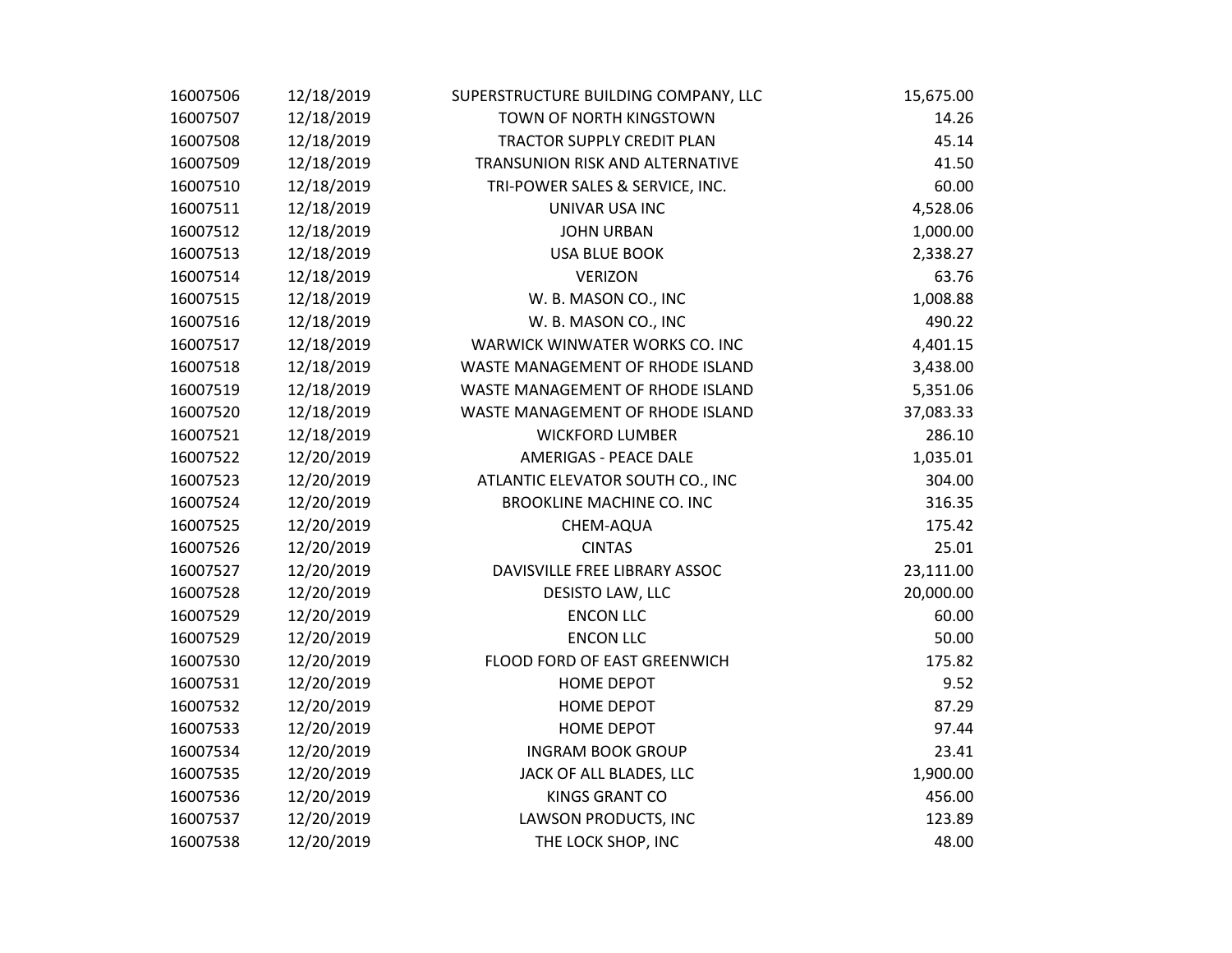| 16007539 | 12/20/2019 | <b>MARIE MARCOTTE</b>                | 48.00     |
|----------|------------|--------------------------------------|-----------|
| 16007540 | 12/20/2019 | MIDWEST TAPE                         | 1,665.43  |
| 16007541 | 12/20/2019 | O'REILLY/FIRST CALL                  | 65.94     |
| 16007542 | 12/20/2019 | <b>OCEAN STATE LIBRARIES</b>         | 11,570.78 |
| 16007543 | 12/20/2019 | PETERSON OIL SERVICE, INC            | 3,706.08  |
| 16007544 | 12/20/2019 | PRIME SYSTEMS INC                    | 960.00    |
| 16007545 | 12/20/2019 | <b>QUALITY MECHANICAL</b>            | 3,480.00  |
| 16007546 | 12/20/2019 | RAPS AUTO PARTS SUPPLY, INC          | 18.41     |
| 16007547 | 12/20/2019 | READY REFRESH BY NESTLE              | 102.92    |
| 16007548 | 12/20/2019 | RHODE ISLAND TRUCK CENTER            | 100.00    |
| 16007549 | 12/20/2019 | <b>S &amp; T HARDWARE</b>            | 299.45    |
| 16007550 | 12/20/2019 | SIR SPEEDY PRINTING                  | 99.00     |
| 16007551 | 12/20/2019 | RUSSELL SOUZA                        | 150.00    |
| 16007552 | 12/20/2019 | SPECIALTY DIVING SVCS., INC          | 4,825.00  |
| 16007553 | 12/20/2019 | <b>STEVE ST ONGE</b>                 | 481.05    |
| 16007554 | 12/20/2019 | UTILITY SERVICE CO                   | 8,625.00  |
| 16007555 | 12/20/2019 | VISION GOVERNMENT SOLUTIONS, INC.    | 7,628.18  |
| 16007556 | 12/20/2019 | W. B. MASON CO., INC                 | 963.55    |
| 16007558 | 12/20/2019 | <b>WILLETT FREE LIBRARY</b>          | 26,127.00 |
| 16007559 | 12/20/2019 | <b>WRIGHT-PIERCE</b>                 | 6,743.48  |
| 16007560 | 12/26/2019 | <b>JIM LATHROP</b>                   | 6,000.00  |
| 16007561 | 12/27/2019 | <b>BOUCHER, ELAINE</b>               | 70.31     |
| 16007562 | 12/27/2019 | JOHNSON, CAROL A                     | 951.59    |
| 16007563 | 12/27/2019 | JONES, WILLIAM R                     | 10.00     |
| 16007564 | 12/27/2019 | PALOMBO, EILEEN M                    | 157.06    |
| 16007565 | 12/27/2019 | PAMPEL, PATRICIA & FREDERICK L/EST   | 1,490.10  |
| 16007566 | 12/27/2019 | PAMPEL, PATRICIA M/FREDERICK A L/EST | 1,224.82  |
| 16007567 | 12/27/2019 | RHIEU, ROSEMARIE A                   | 9.06      |
| 16007568 | 12/27/2019 | RIESEN, BERNARD E                    | 36.69     |
| 16007569 | 12/27/2019 | AIR CLEANING SPECIALISTS, INC        | 2,198.00  |
| 16007570 | 12/27/2019 | AIR GAS USA, LLC                     | 569.23    |
| 16007571 | 12/27/2019 | <b>ANCHOR RUBBER STAMP</b>           | 34.95     |
| 16007572 | 12/27/2019 | BAKER & TAYLOR BOOKS #510486         | 249.49    |
| 16007573 | 12/27/2019 | <b>BAL LABORATORY</b>                | 2,037.75  |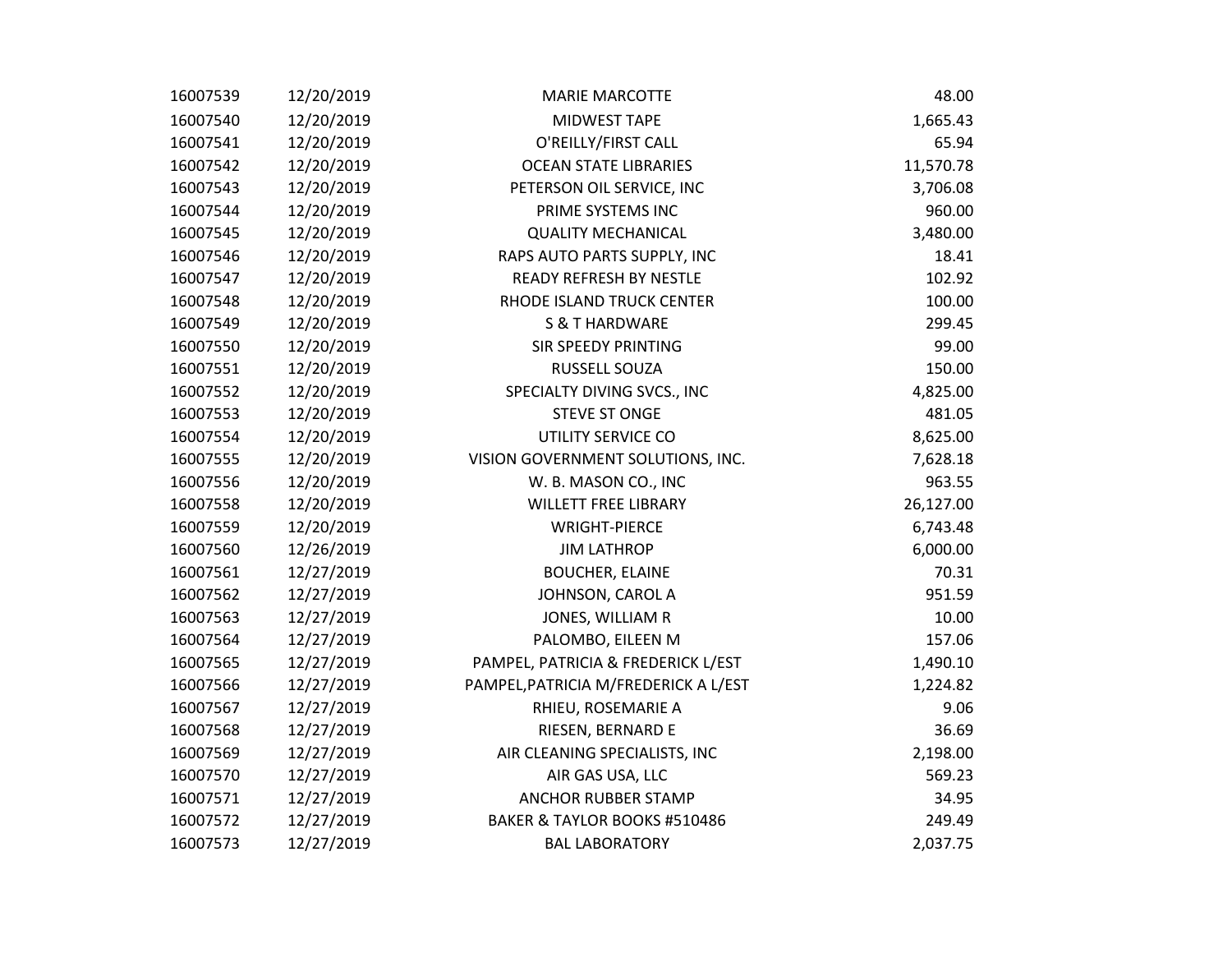| 16007574 | 12/27/2019 | THE BOSTON GLOBE                                   | 1,046.81  |
|----------|------------|----------------------------------------------------|-----------|
| 16007575 | 12/27/2019 | <b>BROWNSTONE EXPLORATION &amp; DISCOVERY PARK</b> | 2,554.68  |
| 16007576 | 12/27/2019 | <b>DONNA CARTER</b>                                | 150.00    |
| 16007577 | 12/27/2019 | CHEMSEARCH                                         | 647.05    |
| 16007578 | 12/27/2019 | <b>MATT COLNA</b>                                  | 365.00    |
| 16007579 | 12/27/2019 | <b>CYBER COMM INC</b>                              | 371.50    |
| 16007580 | 12/27/2019 | DENNIS K BURKE INC                                 | 809.99    |
| 16007581 | 12/27/2019 | <b>DENNISON LUBRICANTS</b>                         | 388.85    |
| 16007582 | 12/27/2019 | DIRECT ENERGY SERVICES, LLC                        | 11,396.90 |
| 16007583 | 12/27/2019 | DIRECT ENERGY SERVICES, LLC                        | 2,028.62  |
| 16007584 | 12/27/2019 | <b>JANE GEMMA</b>                                  | 60.00     |
| 16007585 | 12/27/2019 | <b>LAUREN GUELI</b>                                | 101.15    |
| 16007586 | 12/27/2019 | HARBOR CONTROLS, INC                               | 4,259.34  |
| 16007587 | 12/27/2019 | <b>HOME DEPOT</b>                                  | 132.57    |
| 16007588 | 12/27/2019 | HOME DEPOT                                         | 175.00    |
| 16007589 | 12/27/2019 | <b>HOME DEPOT</b>                                  | 591.12    |
| 16007590 | 12/27/2019 | HOMETOWN REALTY RI, LLC                            | 2,250.00  |
| 16007591 | 12/27/2019 | HUGHES, ED                                         | 328.68    |
| 16007592 | 12/27/2019 | J.D. POWER                                         | 280.00    |
| 16007593 | 12/27/2019 | JOHNSON CONTROLS FIRE PROTECTION LP                | 20.28     |
| 16007594 | 12/27/2019 | THE LOCK SHOP, INC                                 | 59.68     |
| 16007595 | 12/27/2019 | MIDWEST TAPE                                       | 214.94    |
| 16007596 | 12/27/2019 | <b>NATIONAL GRID</b>                               | 513.59    |
| 16007597 | 12/27/2019 | <b>NATIONAL GRID</b>                               | 5,557.38  |
| 16007598 | 12/27/2019 | <b>NATIONAL GRID</b>                               | 20,010.81 |
| 16007599 | 12/27/2019 | <b>NATIONAL GRID</b>                               | 15.32     |
| 16007600 | 12/27/2019 | <b>NATIONAL GRID</b>                               | 7,059.12  |
| 16007601 | 12/27/2019 | <b>NATIONAL GRID</b>                               | 1,172.04  |
| 16007602 | 12/27/2019 | NATIONAL SECURITY & FIRE ALARM SYSTEMS             | 154.95    |
| 16007603 | 12/27/2019 | NEW ENGLAND FIRE EQUIPMENT AND                     | 797.88    |
| 16007604 | 12/27/2019 | <b>NOLIN ELECTRIC INC</b>                          | 6,270.00  |
| 16007605 | 12/27/2019 | NORTH KINGSTOWN FIRE DEPARTMENT                    | 700.00    |
| 16007606 | 12/27/2019 | O'REILLY/FIRST CALL                                | 295.18    |
| 16007607 | 12/27/2019 | OCEAN STATE OIL, INC                               | 803.58    |